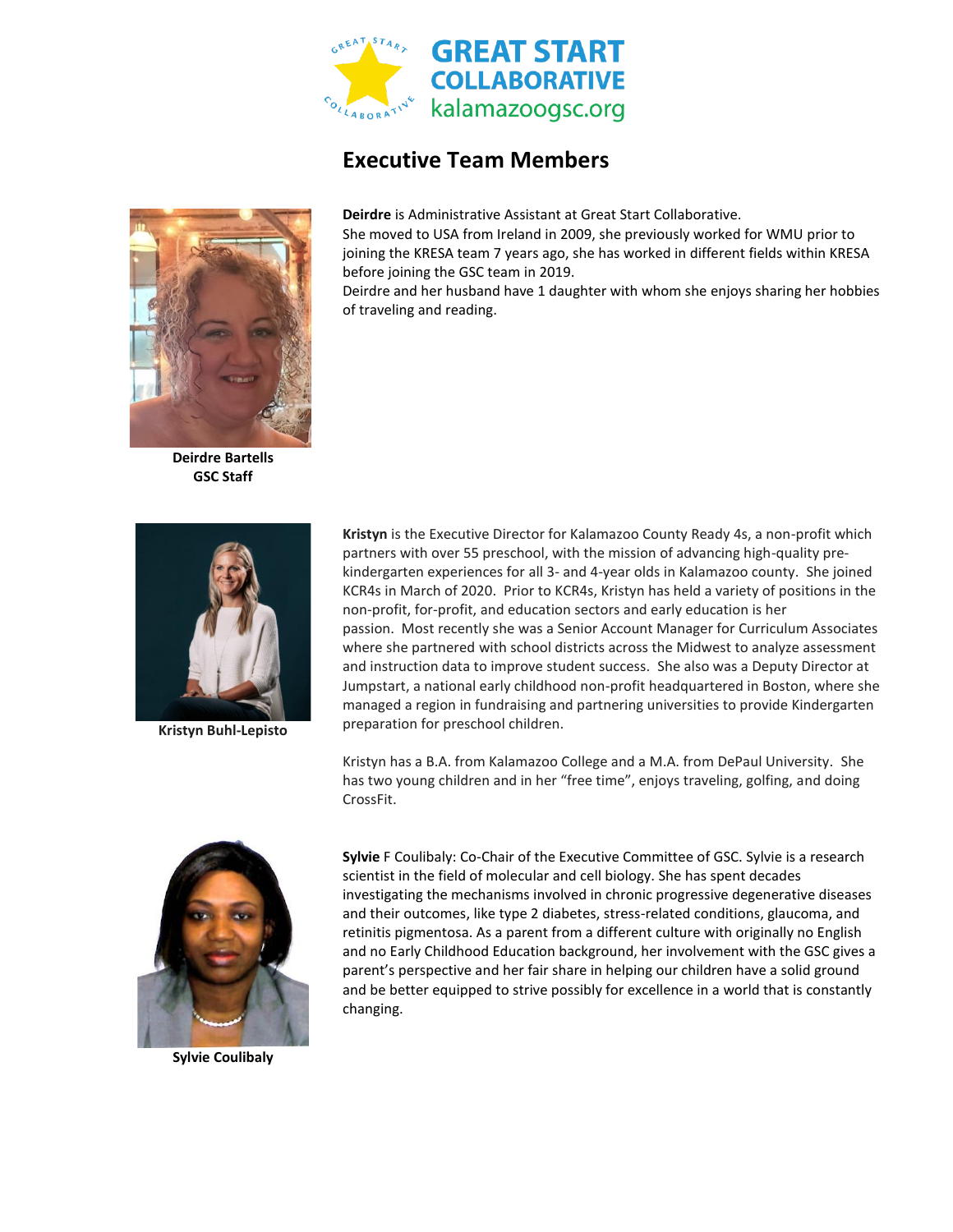



**Ashley Drenth GSC Staff**

**Ashley** is the Parent Liaison for Kalamazoo County Great Start Collaborative. She has been in this role since March of 2020 and enjoys connecting with parents and families in our community. Some highlights of her role include hosting Parent Cafés and Families Connect: Parent Coalition meetings. Ashley also works closely with GSC's Trusted Advisors, who are passionate about connecting with specific families in our community including fathers, Spanish-speaking families, and urban Native American families. Ashley has a background in education, and previously spent 8 years in the classroom at the upper elementary and adult education levels. She and her partner have two wonderful children, ages 5 and 3. She enjoys spending time outside, visiting Lake Michigan, reading, eating at new restaurants, and traveling.



**Sarah** is the Coordinator for the Kalamazoo County Great Start Collaborative. She has been facilitating workshops for youth and adults for over 20 years. She was a high school English teacher and experiential educator and now works within the local Early Childhood System to ensure that the parent voice is included in decisionmaking and to help close the gaps in service in order to better serve families and children.

**Sarah Drumm GSC Staff**



**Mary Gustas**

**Mary** is the Executive Director at the Comstock Community Center. She has been there for nineteen years. She is also the president of River Manor Senior Housing, and a secretary of the Sunrise Kiwanis.

Prior to that she served as the Executive Director of the Safety Council for West Michigan for 10 years. Mary has been involved with nonprofit and educational administration for over 30 years. She has also served on several boards including Kalamazoo Valley Community College for the past 34 years. Mary has been a member of the Greater Kalamazoo United Way Allocations team as a community representative and as an executive director representative.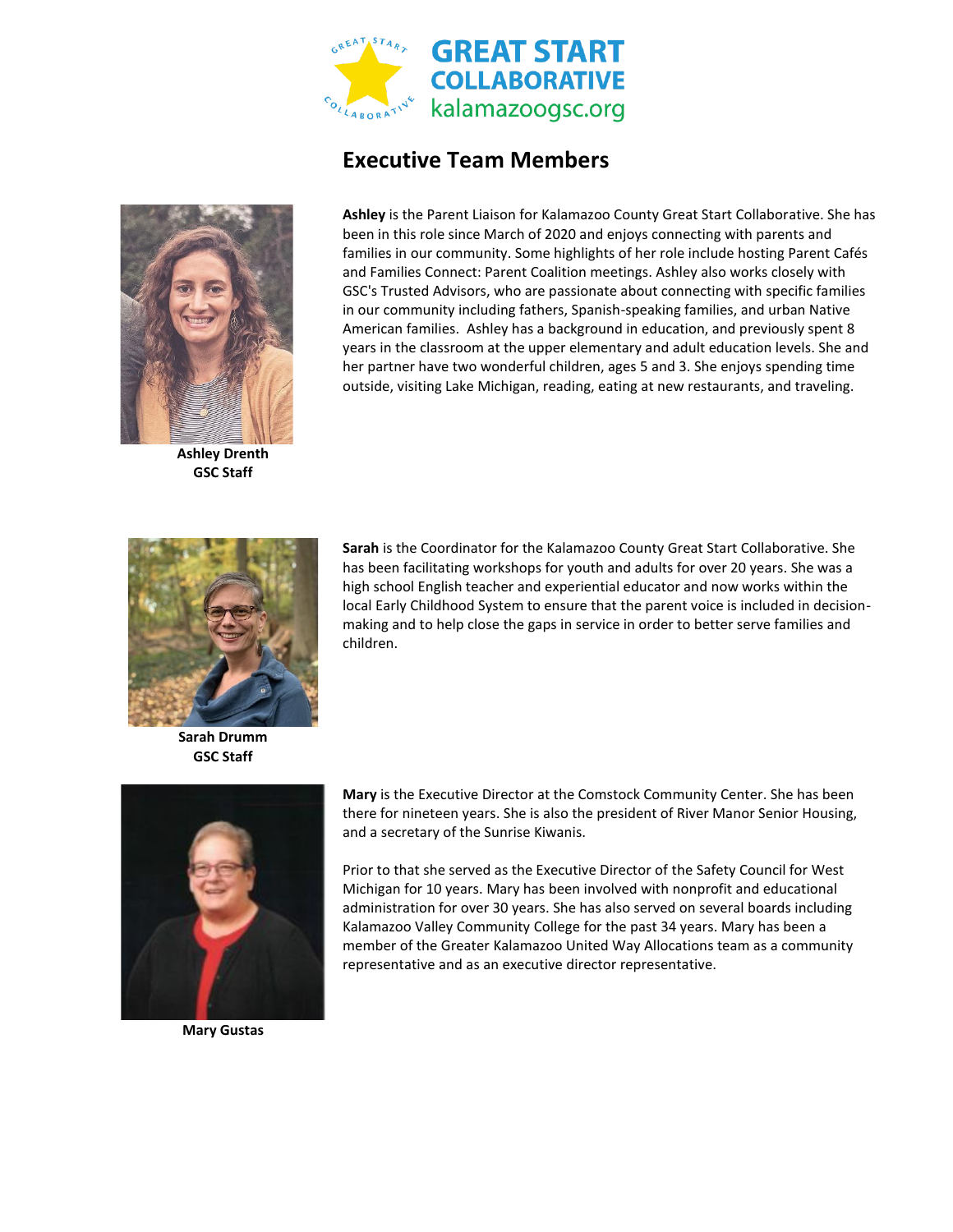



**Jill Lansky**



**Amber Morris**



**Heather Phillips**

**Jill** is the Youth Outreach Coordinator at Kalamazoo Public Library. Jill has over 21 years of experience at our library serving youth, families, and caregivers in Kalamazoo. This position coordinates special program outreach for youth through partnership programs that serve KPL residents as well as the County of Kalamazoo. Jill leads the county wide early literacy initiative called Ready to Read which provides books for 0-5 year olds through partners such as pediatricians, childcare providers, preschools and more.

**Amber** is a Family Advocate with KRESA Head Start. She has been serving families within the Head Start program for the last two years by helping them complete enrollment, setting health goals and checking in with them regularly to see if there are any resources within Kalamazoo County that could benefit them or help meet their needs. Amber has a elementary teaching degree and early childhood endorsement from Western Michigan University. Before working for KRESA, Amber was the preschool director and one of the teachers at Heart and Hands Preschool in the Vicksburg United Methodist Church. Amber handled enrollment, marketing, finances and staffing as well as teaching 3 and 4 year olds over the 10 years she worked in Vicksburg. The last 5 years she taught GSRP and KC Ready 4s students and regularly attended quarterly GSC meetings. Amber is passionate about early childhood education and its impact on future educational success. She and her husband, Mark, live in Portage and are the parents of three young adults. In her free time, Amber enjoys jigsaw puzzles, reading novels and Netflix.

**Heather** is local to the Kalamazoo Area and graduated with a B.S.W. from Eastern Michigan University in 2012. She has had many different experiences that helped shaped my knowledge and passion for this career field. Working with kids has always been a passion of hers and she really enjoys being a part of the process that helps shape these little minds. She is a Quality Improvement Specialist for Southwest Child Care Resources and enjoys assisting providers in their Quality Improvement Journey.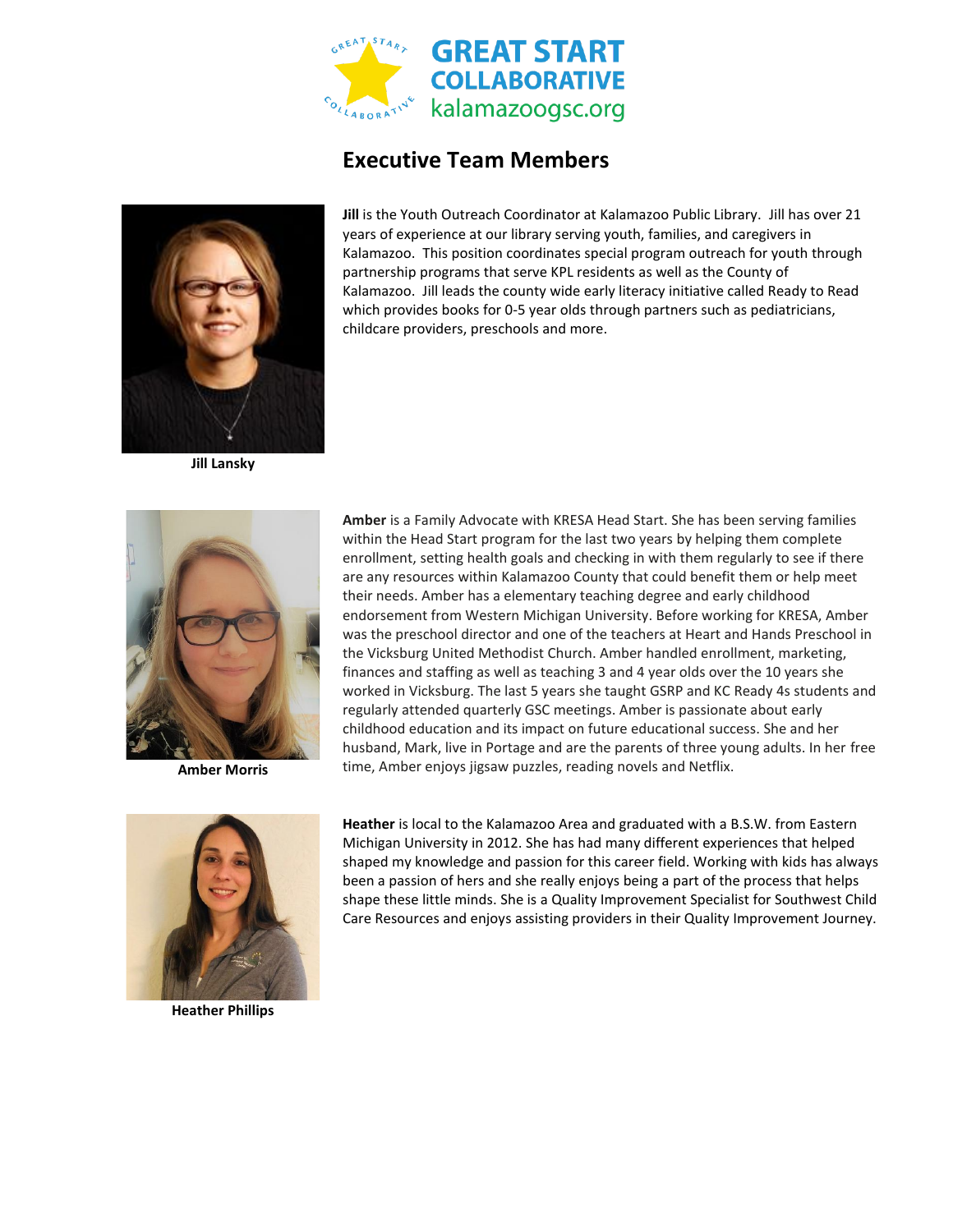



**Nathan** is a Registered Dietitian and Coordinator for the Kalamazoo County Women Infants and Children (WIC) program. He has been working for WIC for over 12 years. He is passionate about making sure that families have access to healthy nutritious foods and get a great start right from the beginning. He is a husband and the father of two young boys and spends most of his free time with his family.



**Dianne Shaffer**

**Dianne** has worked for Integrated Services of Kalamazoo (ISK) since November 2012, first as a Program Manager for Youth and Families, followed by Director of Systems Development, and now as Senior Executive for Policy, Planning and Innovation. In her current role, she serves in a leadership capacity to plan, design, develop, implement and monitor community collaborative programs, projects and service delivery systems. Dianne directs the planning and implementation of public education and social marketing strategies to meet the identified goals of ISK and to increase the awareness of the mental health services and resources available within Kalamazoo County. Dianne also assists with grant writing, program development and implementation. Prior to ISK, Dianne was the Executive Director of Advocacy Services for Kids (ASK). During her tenure with ASK, she was involved in the implementation of federal SAMHSA grants in both Kalamazoo and Kent Counties, and provided trainings on family-driven, youth-guided mental health services at the local, state, and national levels. After earning a Master of Social Work degree from Western Michigan University (WMU) in 1997, Dianne served families in Kalamazoo and Southwest Michigan for 10 years prior to moving into administrative roles.



**Jen Sova**

**Jen** is the Administrator for Early Intervention and Special Services for Kalamazoo Regional Educational Service Agency, supporting programs for developmentally delayed children birth through age five. Jen was a speech-language pathologist and program coordinator for Early Childhood in Grand Rapids Public Schools prior to coming to Kalamazoo in 2017. Her passion for early childhood education stems from the belief in front loading services through early intervention providing language, literacy and social emotional learning to increase academic success. Jen has been a leader in Multi-Tiered Systems of Support (MTSS) and curriculum implementation designing tiered supports and measurement tools to improve supports for all preschoolers. Jen is a proponent for the use of direct instruction for children with deficit language formulation and processing. Currently, Jen works with individuals across early childhood to expand opportunities for children by reducing barriers and teaching children in their least restrictive environment. Jen has facilitated multiple conference and professional development sessions on the continuum of service for preschoolers, enhancing opportunities for inclusion and thoughtful decisions around least restrictive environments